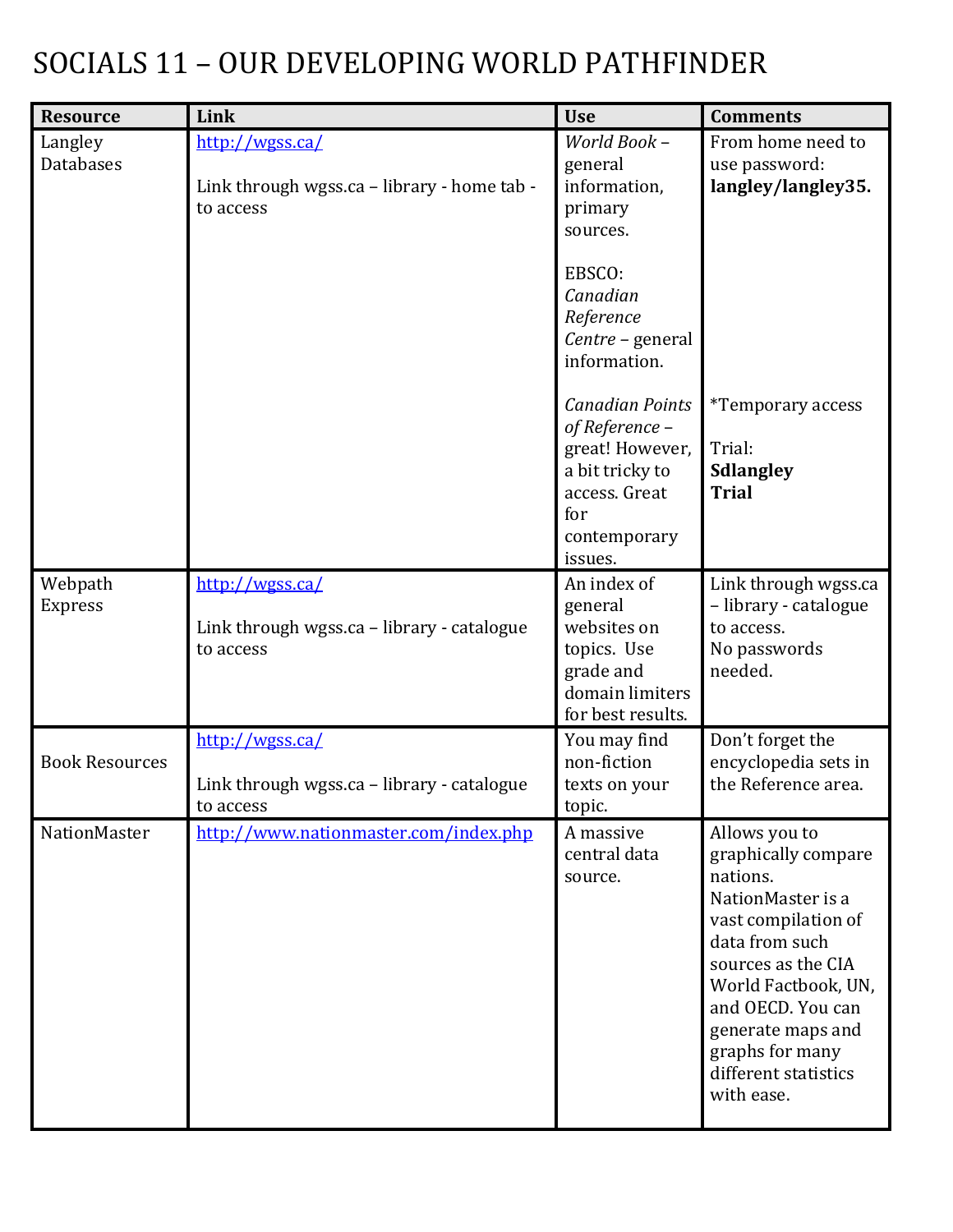| <b>Resource</b>                                    | <b>Link to Website</b>                                           | <b>Comments</b>                                                                                                                                                                     |
|----------------------------------------------------|------------------------------------------------------------------|-------------------------------------------------------------------------------------------------------------------------------------------------------------------------------------|
| <b>World Factbook</b>                              | https://www.cia.gov/library/publications/the-<br>world-factbook/ | Updated weekly, sponsored by the<br><b>CIA</b>                                                                                                                                      |
| Canadian<br>International<br>Development<br>Agency | http://www.acdi-cida.gc.ca/home                                  | Canada's lead agency for<br>development assistance, look at<br>the mission statements and project<br>browser for ideas to support your<br>own proposal.                             |
| <b>UN Global Issues</b>                            | http://www.un.org/en/globalissues/                               | Sponsored by the United Nations.<br>This website offers an overview of<br>some of these global issues, and<br>links to other resources where you<br>can get additional information. |
| <b>Global Issues</b>                               | http://www.globalissues.org/                                     | Created by an individual, has<br>indexed and cached a number of<br>readable articles on global issues.                                                                              |

- 1. Figuring out who created a site often puts you into the role of a detective. Check out the "About Us" and "Home" section to find information. Do a search on the author or sponsor to establish credibility. Check the last line of the Home page by the last update information. Look at the domain name (.com .edu .org). Try visiting [http://whois.domaintools.com](http://whois.domaintools.com/) or [http://www.easywhois.com](http://www.easywhois.com/) to obtain more information.
- 2. Remember that all your sources should have authority (or credibility), currency, and offer balance in their point of view (no bias). Just because something is on the Internet, doesn't mean it's a source to be trusted.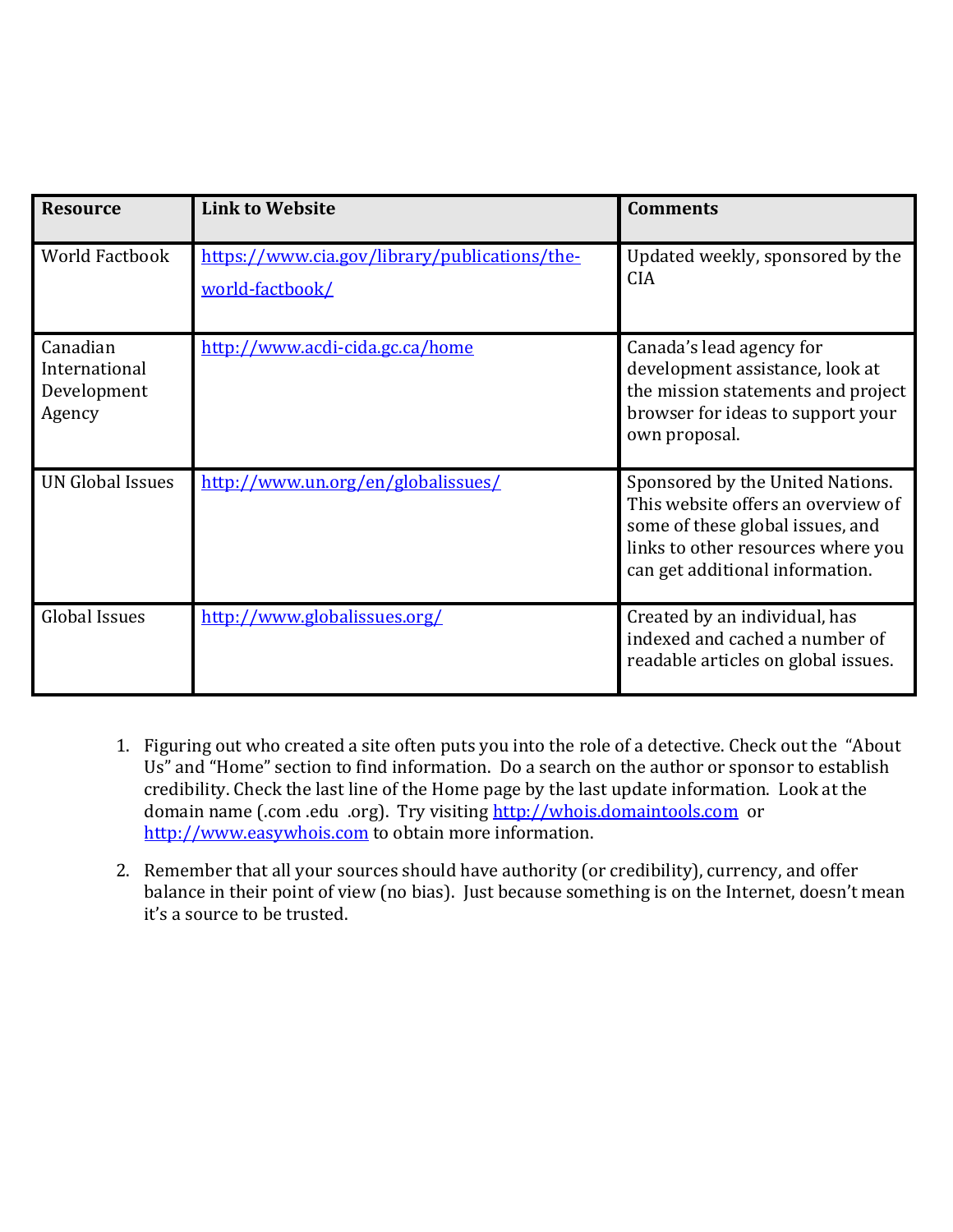# Additional Online Resources

## **Issues of Cycles**

### **Country Case Study**

UNITED NATIONS DEVELOPMENT PROGRAM

Search for UN Human Development Reports

<http://hdr.undp.org/en/countries/>

#### CIA WORLD FACTBOOK

<https://www.cia.gov/library/publications/the-world-factbook/>

#### FUND FOR PEACE

Search for Failed States Index 2013

<http://ffp.statesindex.org/rankings-2013-sortable>

### **Aid Proposal**

What are key issues in the aid decision-making process?

- Clear mission objectives and goals
- Do the goals of the organization resonate with a lot of Canadians (or would the government take flak for funding it)
- Registered Canadian Charity (check with CRA)
- Are programs sustainable?
- Do goals align with the UN Millennium Development Goals?
- Is the organization fiscally responsible? What percentage of income goes toward projects vs. administrative overhead? Are financial statements available?
- Who else is financially supporting the organization?

## **Is Poverty in Canada**

Searching for Poverty in Canada will return sites for a number of agencies. To get a well-rounded view, try looking for information from very different sources: The government, the UN, the media and organizations devoted to ending poverty.

CANADIAN GOVERNMENT REPORTS

**Federal** *Poverty* **[Reduction Plan -](http://www.google.ca/url?sa=t&rct=j&q=&esrc=s&source=web&cd=13&sqi=2&ved=0CIUBEBYwDA&url=http%3A%2F%2Fwww.parl.gc.ca%2Fcontent%2Fhoc%2FCommittee%2F403%2FHUMA%2FReports%2FRP4770921%2Fhumarp07%2Fhumarp07-e.pdf&ei=0muXUt3bHOafiAKhhIDYBg&usg=AFQjCNH3g_almhxPex1mLc7goIaNXCZtPQ&bvm=bv.57155469,d.cGE&cad=rja) Parlement du** *Canada*

UNICEF

http://www.unicef.ca/en/discover/article/unicef-report-card-10